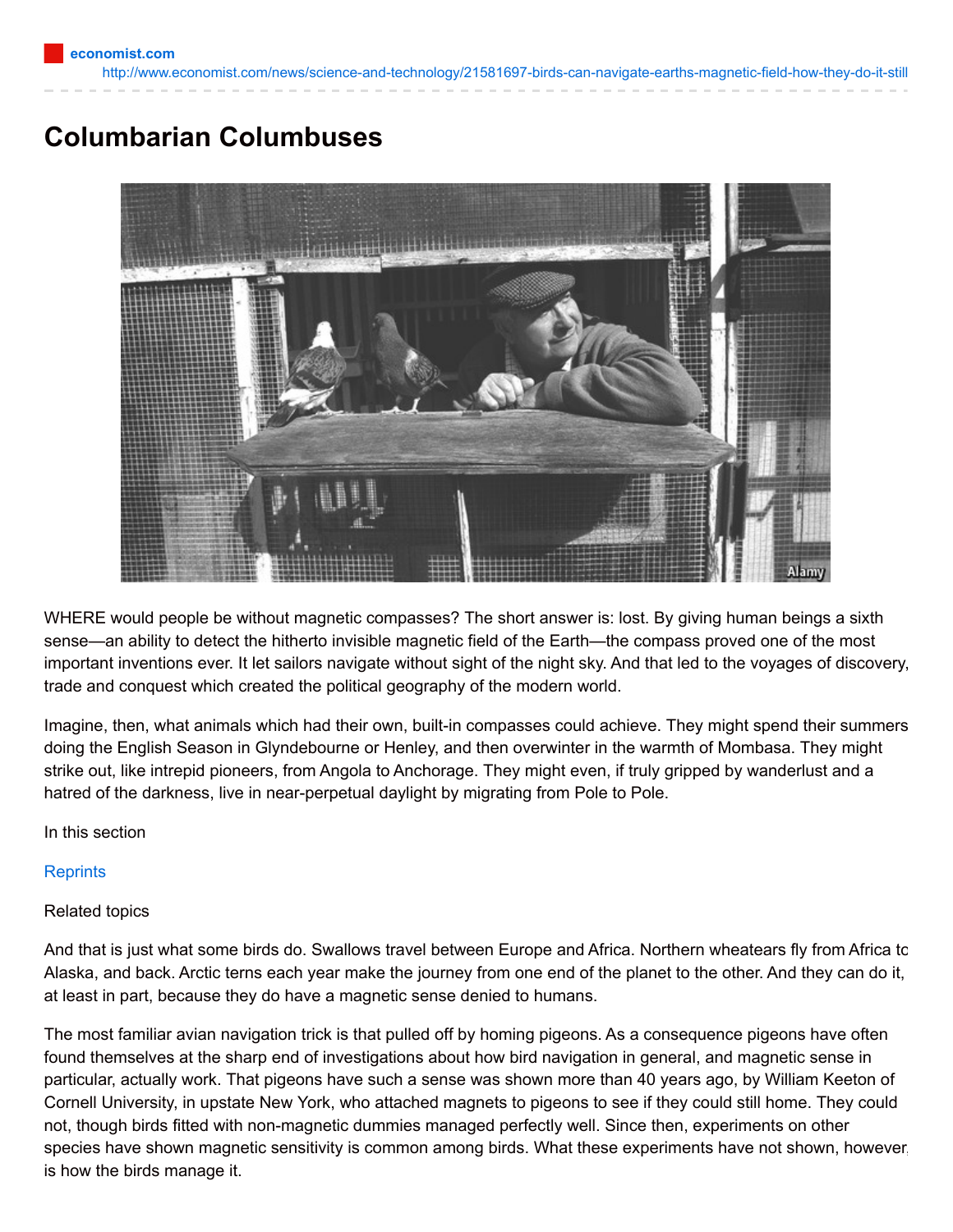## See it? Hear it? Smell it?

There are two theories. One is that the magnetic sensors are grains of magnetite, a form of iron oxide which, as its name suggests, is easily magnetised. The other is that the Earth's magnetic field affects a particular chemical reaction in the retina in a way that reaches into the arcane depths of quantum mechanics.

The magnetite hypothesis concentrates on birds' beaks. Magnetite grains are common in living things, and are known to be involved in magnetic sensing in bacteria. In birds they are particularly abundant in the beak. So last year David Keays of the Institute of Molecular Pathology, in Vienna, dissected the beaks of nearly 200 unfortunate pigeons, to find out more.

What he discovered was not encouraging. There were, indeed, lots of magnetite grains. But he had expected they would congregate in some sort of specialised sensory cell akin to the taste buds of the tongue or the hair cells of the ear. Instead, he found that the beak's magnetite is mostly in macrophages. These are cells whose job is to wander around amoeba-like, chewing up bacteria and debris from other body cells as they go. Not, then, likely candidates as magnetic sensors.

Other experiments, though, do suggest the beak is involved. The nerve that connects it to the brain is known as the trigeminal. When Dominik Heyers and Henrik Mouritsen of Oldenburg University, in Germany, cut the trigeminals of reed warblers the birds' ability to detect which way was north remained intact. They did, however, lose their sense of magnetic dip (the angle the Earth's field makes with the ground). Dip indicates latitude, another important part of navigation.

To confuse matters further, some people accept Dr Keays's interpretation of what is going on in the beak, but think that the relevant magnetite grains are elsewhere—in the hair cells of the ear, which are also rich in iron oxide. If they are right, then from the birds' point of view they are probably "hearing" the magnetic signal.

The main alternative to the nasal-magnetite hypothesis, though, is not that birds hear magnetic fields, but that they see them. One line of evidence for this is that part of a bird's brain, called cluster N, which gets its input directly from the eyes, seems to be involved in magnetic sensing. Experiments Dr Mouritsen's team conducted on robins showed that destroying cluster N destroys a bird's north-detecting sense (they did not look at the question of dip), and other experiments, on meadow pipits, show that cells in cluster N are far more active when the birds are using their magnetic sense than when they are not.

The problem with this idea is that birds' eyes do not have magnetite in them. If they do house magnetism detectors, those detectors must be something else.

That something, according to a hypothesis advanced by Klaus Schulten, who works at the University of Illinois at Urbana-Champaign, is a type of retinal protein called a cryptochrome. When hit by light, a cryptochrome produces pairs of molecules called free radicals that are electrically neutral but have unpaired electrons in them. Electrons are tiny magnets, so they tend to attract each other and pair up in a way that neutralises their joint magnetic fields. Unpaired electrons, however, remain magnetic, and thus sensitive to the Earth's field.

Moreover, because the unpaired electrons in the free radicals were originally paired in the molecule that split to form the radicals, quantum mechanics dictates that these electrons remain "entangled". This means that however far apart they move, what happens to one affects the other's behaviour. Calculations suggest the different ways the two radicals feel the Earth's field as they separate is enough to change the way they will react with other chemicals including ones that trigger nerve impulses, and that, via entanglement, they can "transmit" this information to each other, and thus affect each other's reactions.

This, the calculations indicate, would be enough for a bird's brain to interpret the magnetic field. It would probably see a pattern of spots before its eyes, which would remain stationary as it scanned its head from side to side. And some birds do, indeed, scan their heads this way when assessing the direction of magnetic north.